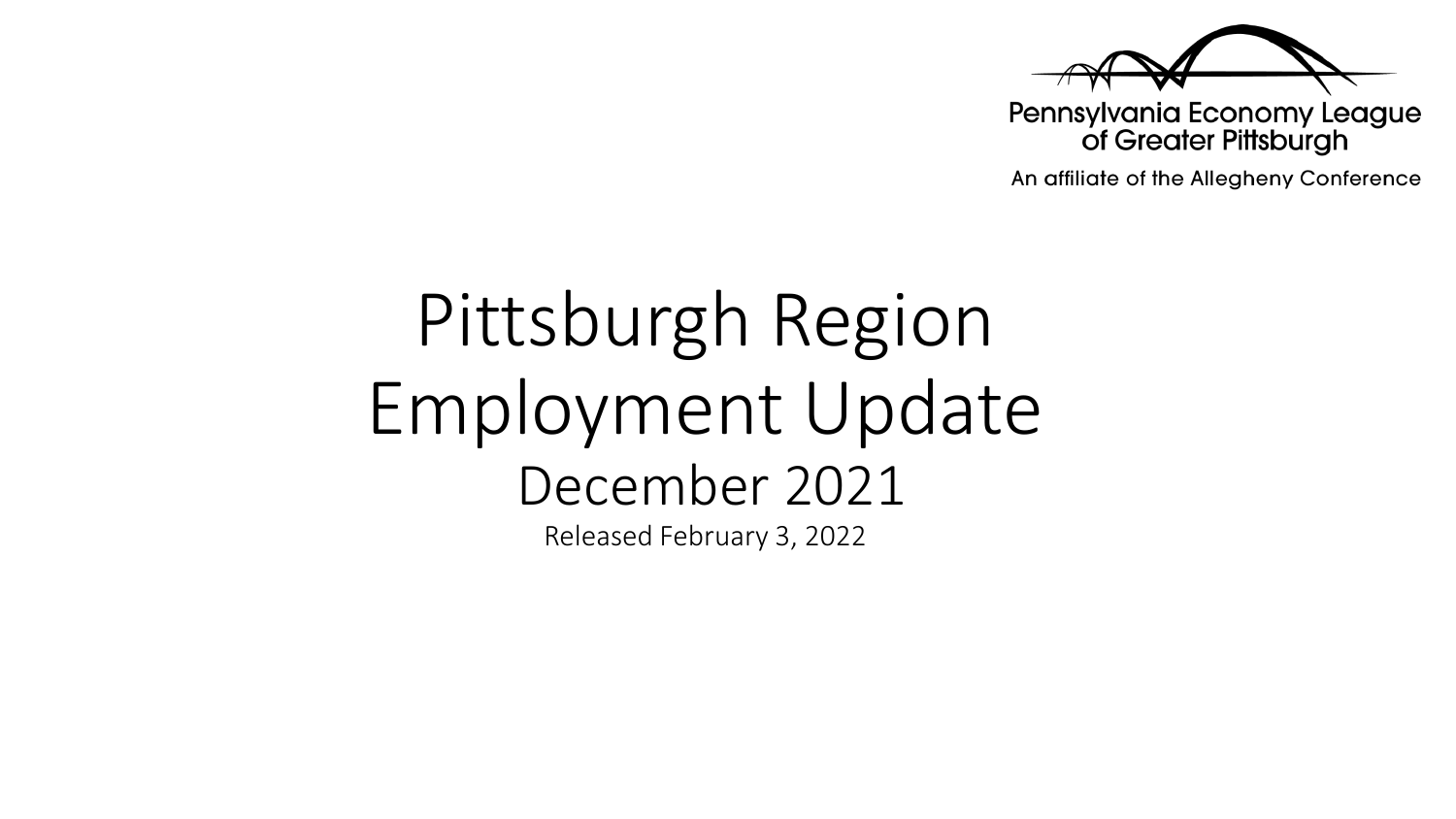## Key Findings

*NOTE: The Monthly Employment Update uses the U.S. Bureau of Labor Statistics' Current Employment Statistics (CES) data series as its primary source. While it offers the advantage of providing current monthly data, as an employer-based survey, it is also subject to revision as additional information is collected in subsequent surveys.* 

- The Pittsburgh MSA had a 3.7% increase in employment between December 2020 and December 2021 as the region gained 40,500 jobs. After ranking 12th among the benchmark regions for three months, the region rebounded to 10th, outperforming three of its five peer benchmark regions and three of its five competitive benchmark regions.
- Employment in the Pittsburgh MSA is 94.8% of what it was two years ago. While it trails all benchmark regions along with the Benchmark and National averages it represents the highest percentage of the pandemic era.
- The Pittsburgh MSA lost a larger percentage of its employment in April 2020 than the nation or its benchmark regions and has lagged since then. The nation and benchmark regions regained a higher percentage of employment coming out of the December 2020 COVID surge, but it took the Pittsburgh MSA longer to rebound. And while the nation and benchmark region have steadily closed the gap between 2021 and 2019 employment levels, the Pittsburgh MSA's recovery has been slower and more erratic, including backtracking in late summer.
- The Construction industry in the Pittsburgh MSA continues to significantly outperform the nation with Retail, Utilities, Information, Leisure and Hospitality and Other Services also registering growth rates higher than the nation. Industries continuing to report losses including Mining & Logging, Wholesale Trade, Transportation and Warehousing and Financial Activities.
- Utilities and Information were the only industries in the Pittsburgh MSA to have regained a higher proportion of employment than the nation over December 2019. Nine of the fifteen industries are within five percentage points of comparable month pre-pandemic employment levels. The biggest laggards continue to be Leisure and Hospitality and Other Services which were disproportionately impacted by the pandemic, Mining and Logging which is impacted by broader market conditions, and Manufacturing and Wholesale Trade which have been mired in long-term declines that predates the pandemic.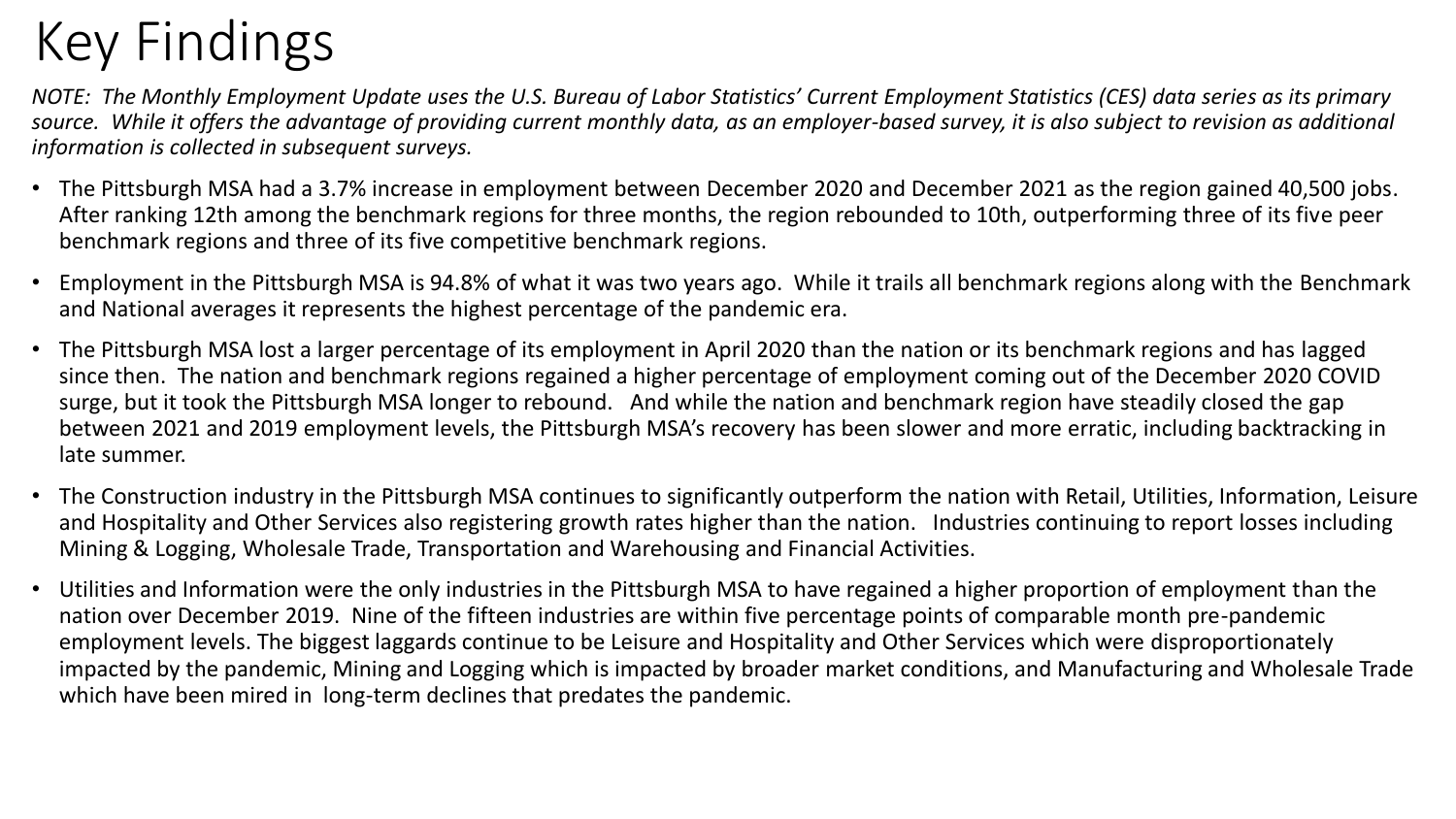## Key Findings (cont'd)

- Month-to-month employment in the region has largely stabilized among the major industries since spring with most of the movement largely being driven by traditional seasonal patterns. Construction has dropped since August, Leisure and Hospitality entered its traditional seasonal contraction in late-Fall while Retail saw its traditional increase for the holidays.
- Leisure and Hospitality's traditional seasonal contraction was driven by decreases in Arts, Entertainment and Recreation and Accommodations, while Food Services and Drinking Places increased slightly. The month- to-month change in Arts, Entertainment and Recreation and Accommodation dropped at a steeper rate than the nation, while Food Services and Drinking Places kept pace with the U.S. albeit at a lower level.
- Overall, Leisure and Hospitality employment in the Pittsburgh MSA was able to avoid the same COVID-related contraction it experienced in 2020 and the gap between current and pre-pandemic employment has remained consistent since late-summer. Despite a seasonal contraction in November, the Arts, Entertainment and Recreation sector is the only component of Leisure and Hospitality that has returned to pre-pandemic employment levels. Accommodations remains the weakest component of Leisure and Hospitality with a steeper seasonal contraction in employment at the end of 2021 that historic trends would indicate. Food Services and Drinking Places, the largest and least seasonal sector, also continued to close the gap with historic employment levels. It was able to experience a slight increase in employment in December consistent with historic trends, avoiding the COVID-related contraction it experiences in 2020.
- *Outlook - After being stuck at around 94% of pre-pandemic employment for six months, employment in the region inched closer to 95%, reaching its highest level of employment recovery. However, completely closing the remaining gap is going to be a challenge as the industries most responsible for the shortfall – Mining and Logging, Manufacturing, Wholesale Trade, Leisure and Hospitality and Other Services – are struggling to regain pre-pandemic employment levels. Leisure and Hospitality is showing some promise as the Arts, Entertainment and Recreation sector has returned to pre-pandemic employment levels and Food Services and Drinking places slowly regains employment. But Accommodation remains stubbornly low while on-going labor shortages and a still depressed business travel market make a full recovery of the region's fourth largest industry difficult.*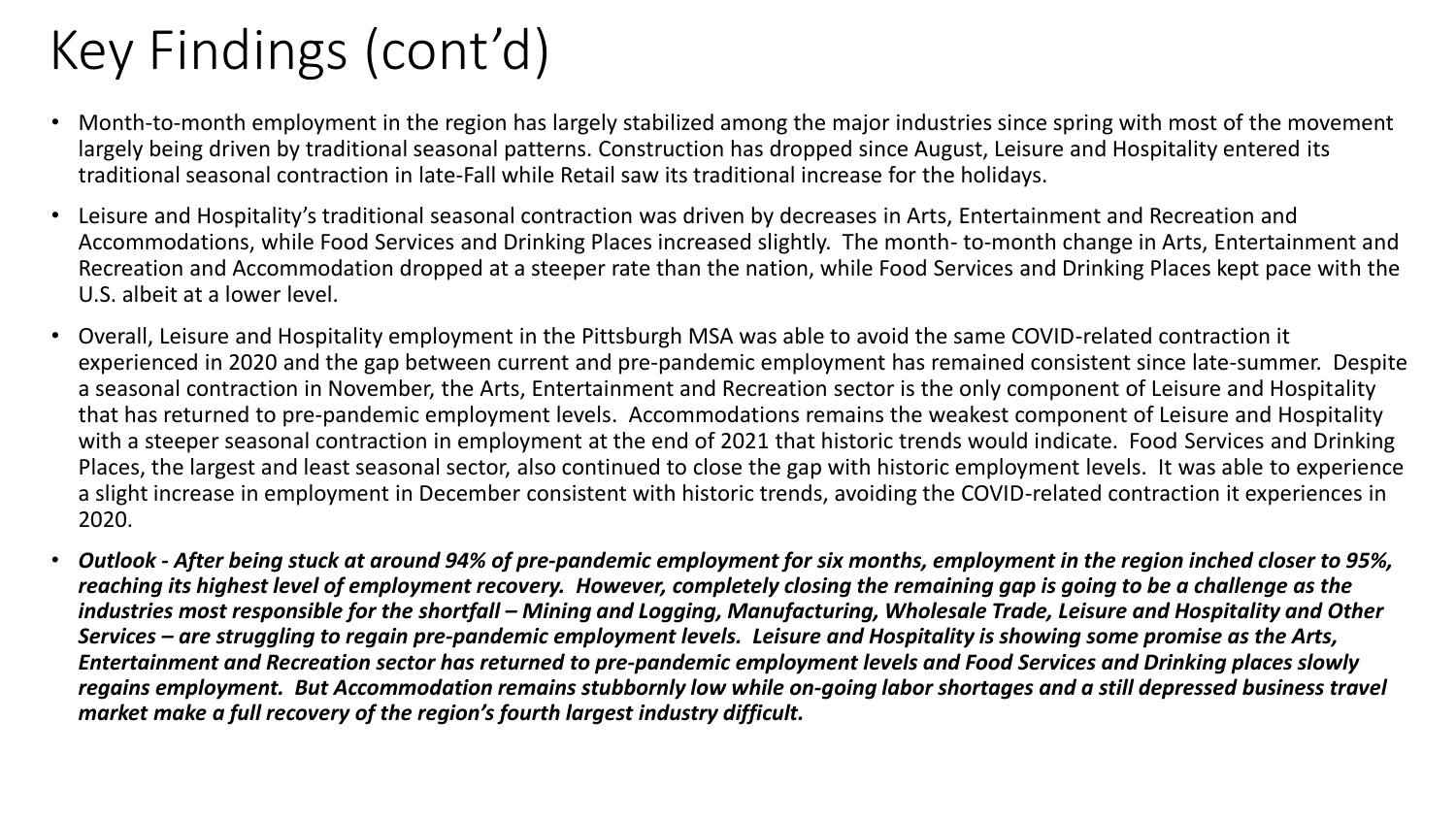The Pittsburgh MSA had a 3.7% increase in employment between December 2020 and December 2021 as the region gained 40,500 jobs. After ranking  $12<sup>th</sup>$  among the benchmark regions for three months, the region rebounded to 10<sup>th</sup>, outperforming three of its five peer benchmark regions and three of its five competitive benchmark regions.



### **Employment Change - December 2020 to December 2021**

*Green=Peer Markets Purple=Aspirational Markets Orange=Competitive Markets*

**Source:** BLS Current Employment Statistics, November 2021, preliminary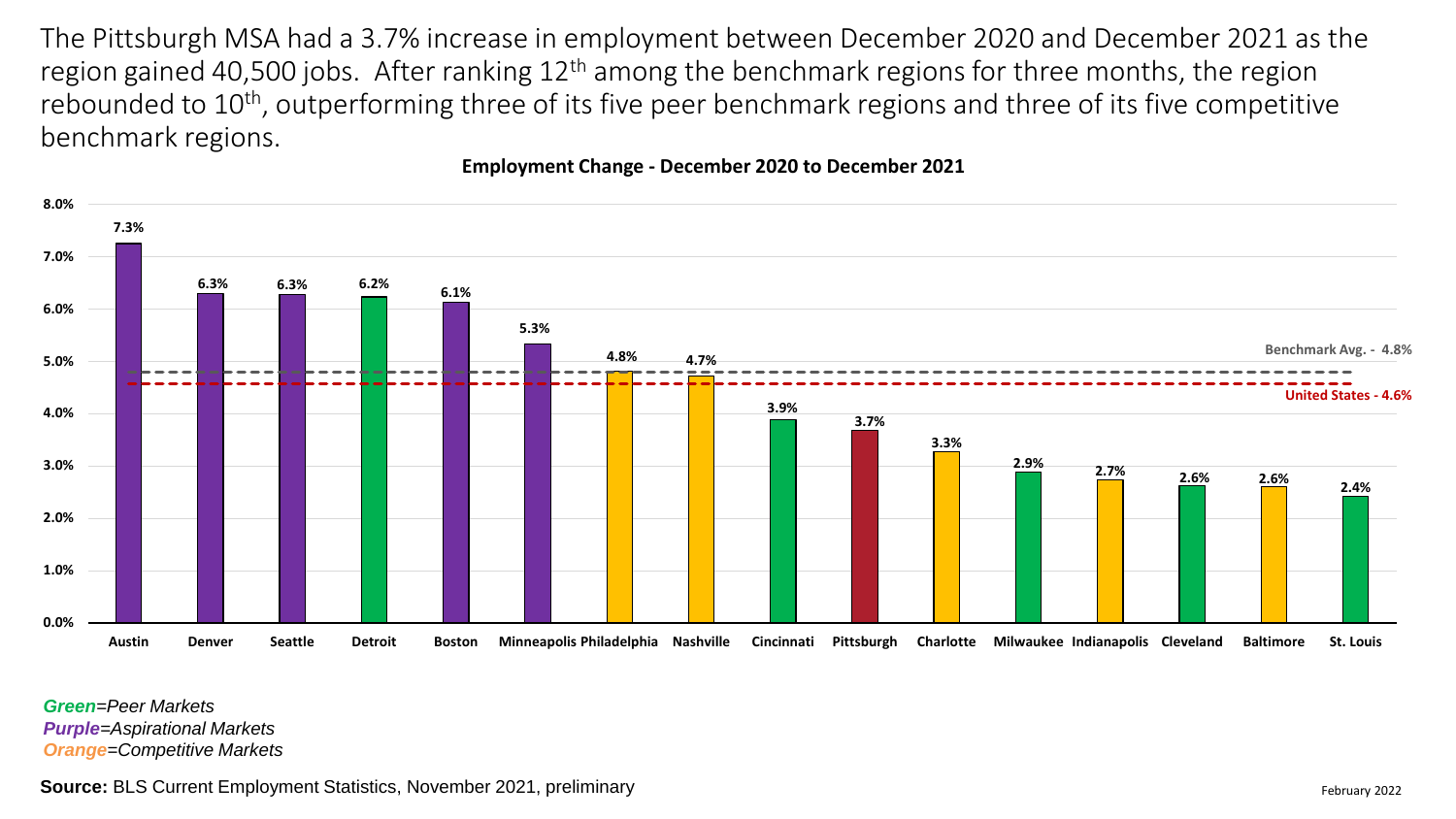Employment in the Pittsburgh MSA is 94.8% of what it was two years ago. While it trails all benchmark regions, December employment represents the highest percentage of the pandemic era. Austin, Nashville, Charlotte, Denver, Seattle and Indianapolis all outperformed the nation in employment recovery and are pretty much at or above. Not surprisingly, they also rank among the fastest growing benchmark metros.



#### **December 2021 Pct. Of December 2019**

*Green=Peer Markets*

*Purple=Aspirational Markets*

*Orange=Competitive Markets*

**Source:** BLS Current Employment Statistics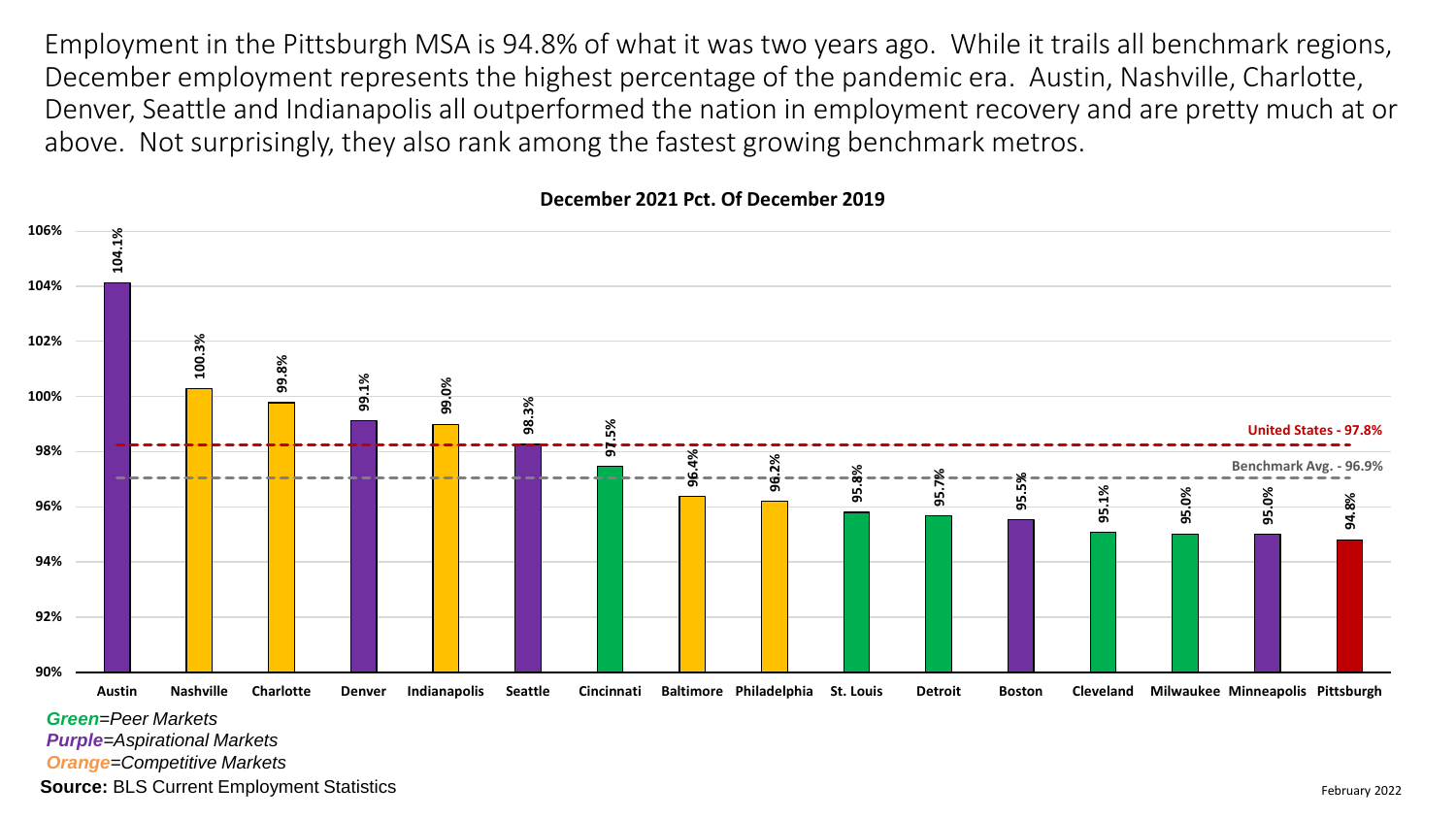The Pittsburgh MSA lost a larger percentage of its employment in April 2020 than the nation or its benchmark regions and has lagged since then. The nation and benchmark regions regained a higher percentage of employment coming out of the December 2020 surge, but it took the Pittsburgh MSA longer to rebound. And while the nation and benchmark region have steadily closed the gap between 2021 and 2019 employment levels, the Pittsburgh MSA's recovery has been slower and more erratic, including backtracking in late summer.

**Pct. of Total Employment - Comparable Month 2019**

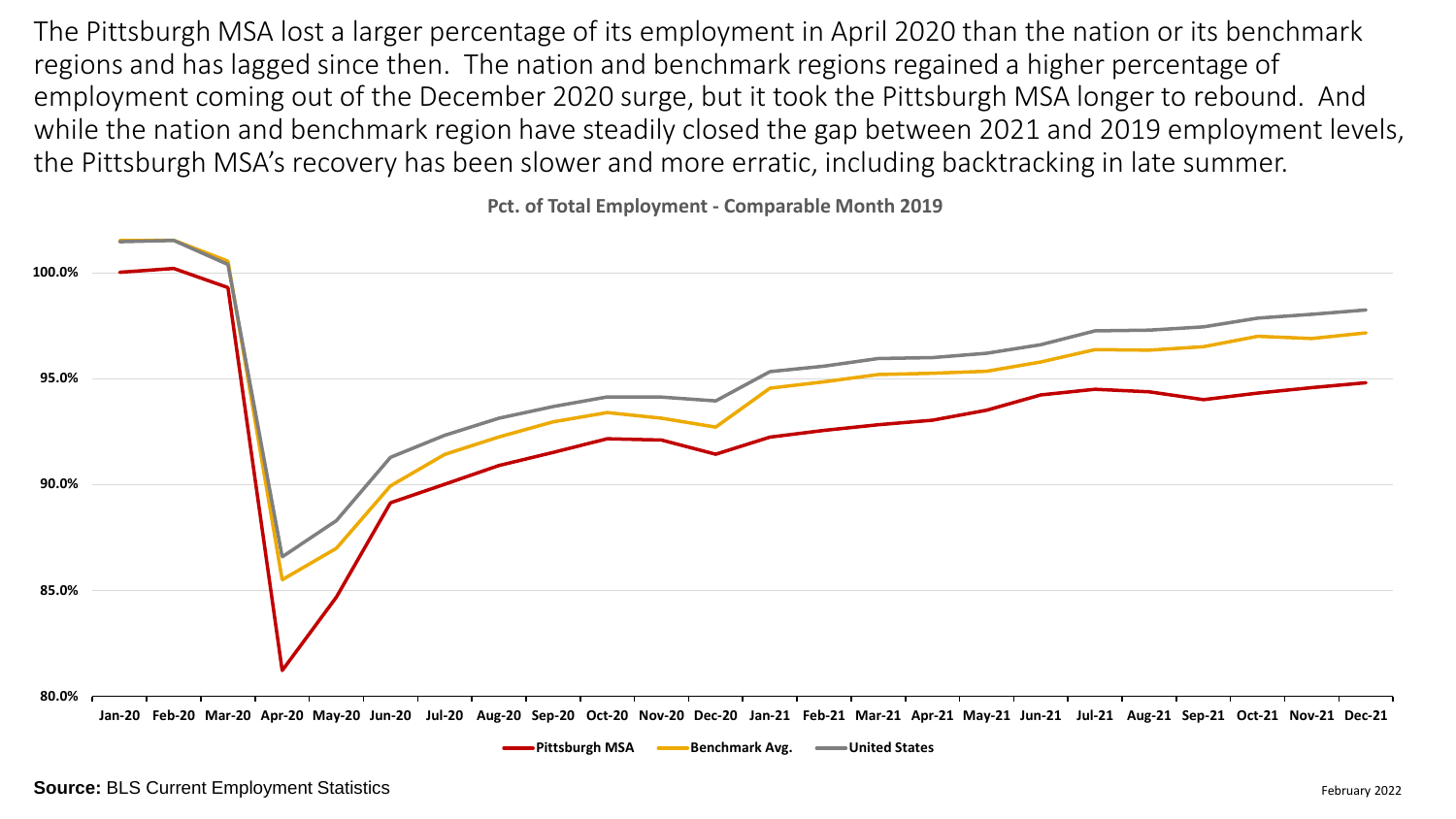The Construction industry in the Pittsburgh MSA continues to significantly outperform the nation with Retail, Utilities, Information, Leisure and Hospitality and Other Services also registering growth above the nation. Industries continuing to report losses including Mining & Logging, Wholesale Trade, Transportation and Warehousing and Financial Activities.

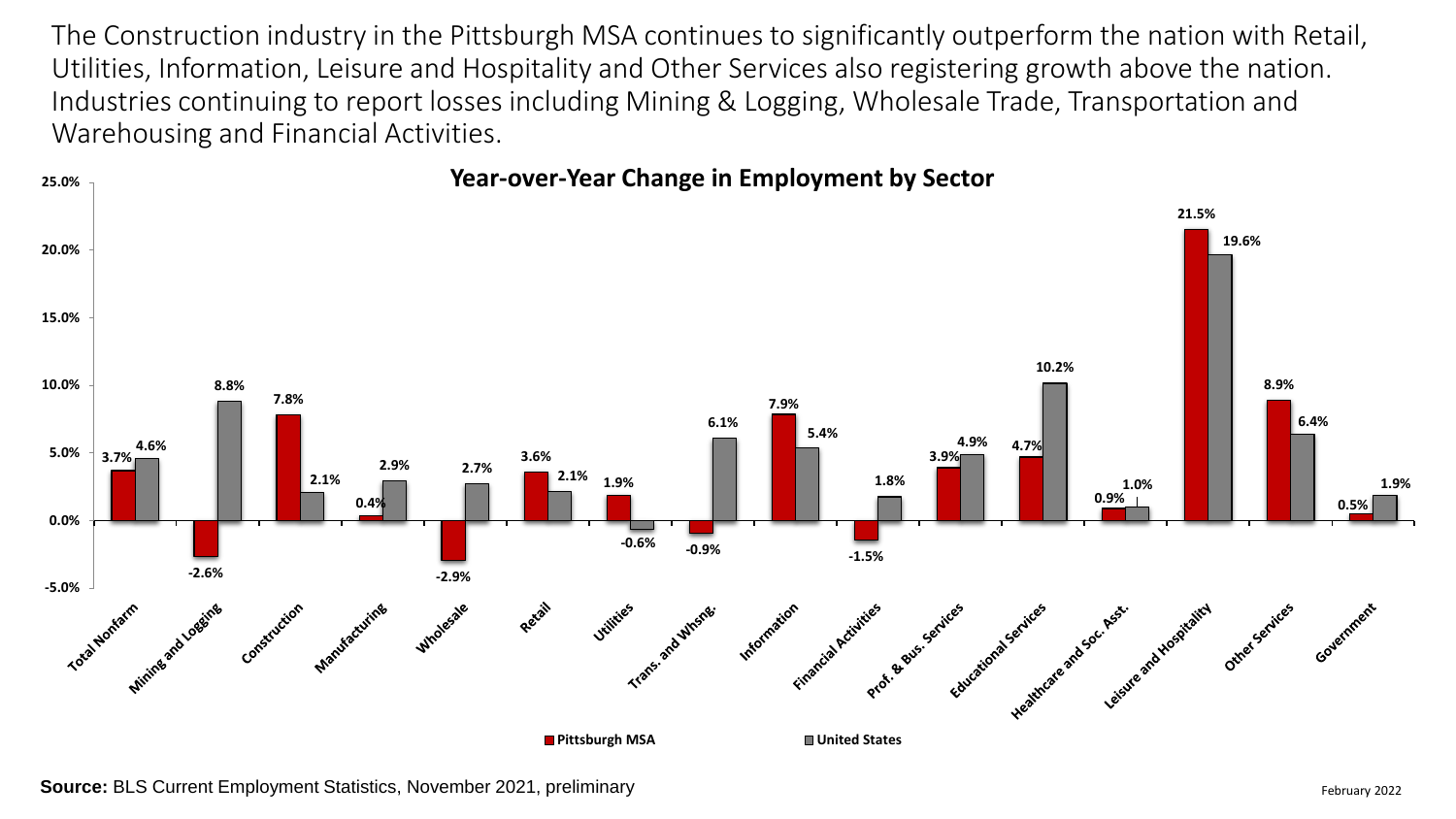Utilities and Information were the only industries in the Pittsburgh MSA to have regained a significantly higher proportion of employment than the nation over December 2019. Nine of the fifteen industries are within five percentage points of comparable month pre-pandemic employment levels. The biggest laggards continue to be Leisure and Hospitality and Other Services which were disproportionately impact by the pandemic, Mining and Logging which is impacted by broader market conditions, and Manufacturing and Wholesale Trade which have been mired in long-term declines that predates the pandemic.



**December 2021 Pct. of December 2019 by Industry**

**Pittsburgh MSA United States**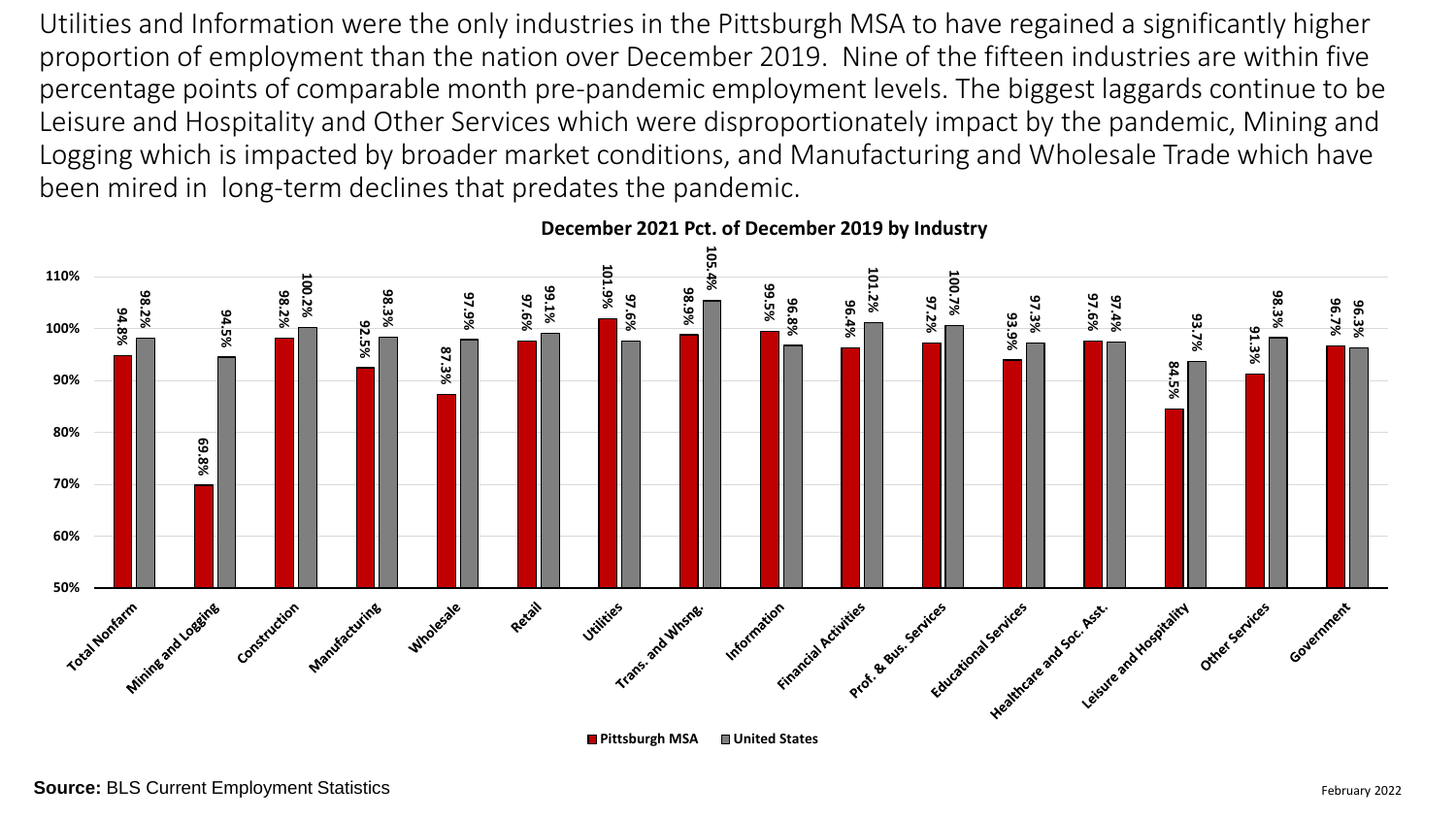Month-to-month employment in the region has largely stabilized among the major industries since spring with most of the movement largely being driven by traditional seasonal patterns. Construction has dropped since August, Leisure and Hospitality entered its traditional seasonal contraction in November while Retail saw its traditional increase for the holidays.

**Employment Index - February, 2020 = 100**

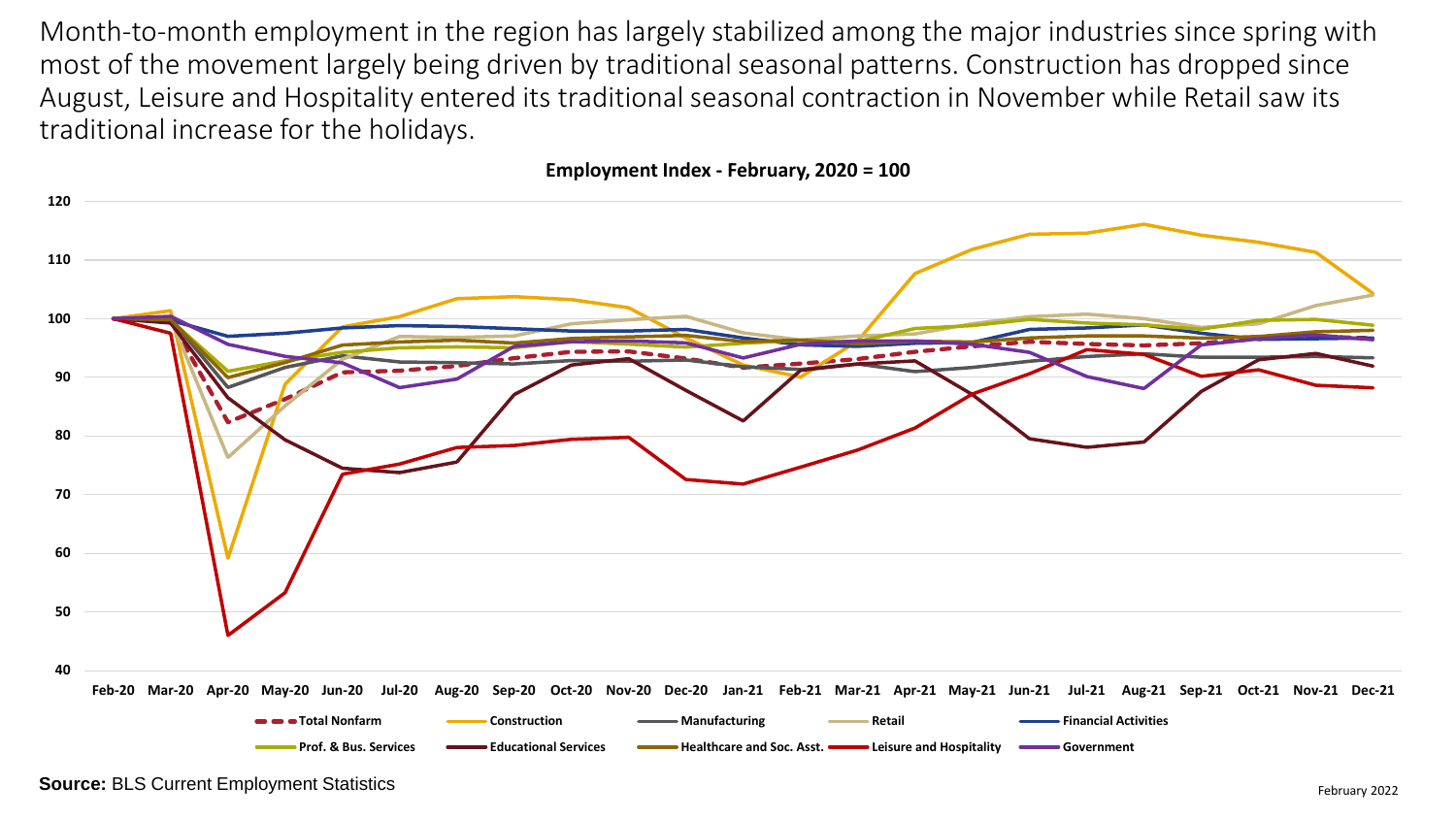Leisure and Hospitality underwent its traditional seasonal contraction starting in the fall, driven by decreases in Arts, Entertainment and Recreation and Accommodations, while Food Services and Drinking Places increased slightly. The monthto-month change in Arts, Entertainment and Recreation and Accommodation dropped at a steeper rate than the nation, while Food Services and Drinking Places kept pace with the U.S. albeit at a lower level.

### **Leisure and Hospitality Employment Index - February, 2020 = 100**



**Source:** BLS Current Employment Statistics